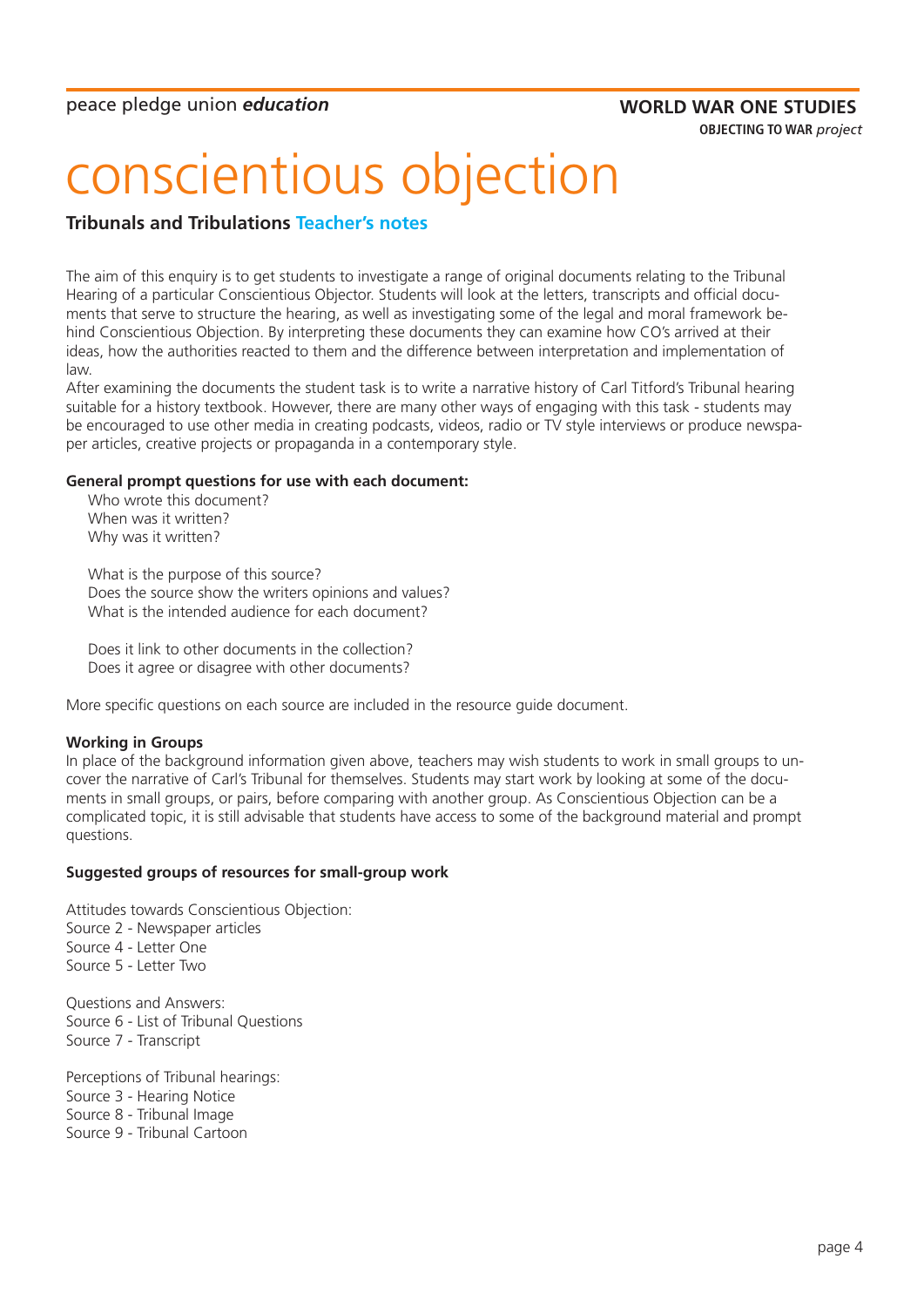# conscientious objection

**Tribunals and Tribulations Sources Guide**

## **Source 1: The Military Service Act**

This source is a document outlining the Military Service Act 1916. It is a print of the complete legal copy of the law. The highlighted passages cover conscientious objectors.

## **Prompt Questions:**

What is the purpose of the Military Service Act? What are the Tribunals? What could the Tribunals decide about Conscientious Objectors?

#### **Source 2: Newspaper article**

This source is from the Sutton Advertiser and contains a statement from the Military Representative sitting on the Tribunal for the area. His statement covers his opinions of Conscientious Objectors and is fairly typical of the standard perception of COs that Military Representatives had. The statement is highlighted in the source. This source is provided by the Sutton Local Studies and Archives Centre.

#### **Prompt Questions:**

What is the Military Representative's opinion on Conscientious Objectors? Would a Tribunal hearing with this man be fair?

# **Source 3: Hearing Notice**

This source is a letter notifying Carl when his Tribunal hearing would be. Receiving this letter in the post was the first step towards a hearing and the prompt for many COs to begin preparing for what was often a difficult and unpleasant experience.

# **Prompt Questions:**

How would a CO feel when they received this letter? Why is much of the letter stamped on instead of written?

# **Source 4: Letter One**

Men applying for exemption could submit letters and other evidence supporting their claim. For Conscientious Objectors, this evidence would often be letters explaining their views on war and supporting the legitimacy of their claim. Letters from individuals and groups who could tell the Tribunal that a CO had held their beliefs for a long time were very useful to prove that they were "real" Conscientious Objectors.

# **Prompt Questions:**

What is the purpose of this letter? Why does this letter support Carl's Objection?

#### **Source 5: Letter two**

Some letters tell us as much about the author as they do about the CO. This letter supports Carl's objection, but in a very different way. Letters such as this one show us an interesting glimpse into how COs were viewed by the general public.

#### **Prompt Questions:**

How is this letter different from the first? How do you think Carl felt when reading this letter? Do you think the attitude of the writer is unusual? Do you think this letter helped or harmed Carl's case?